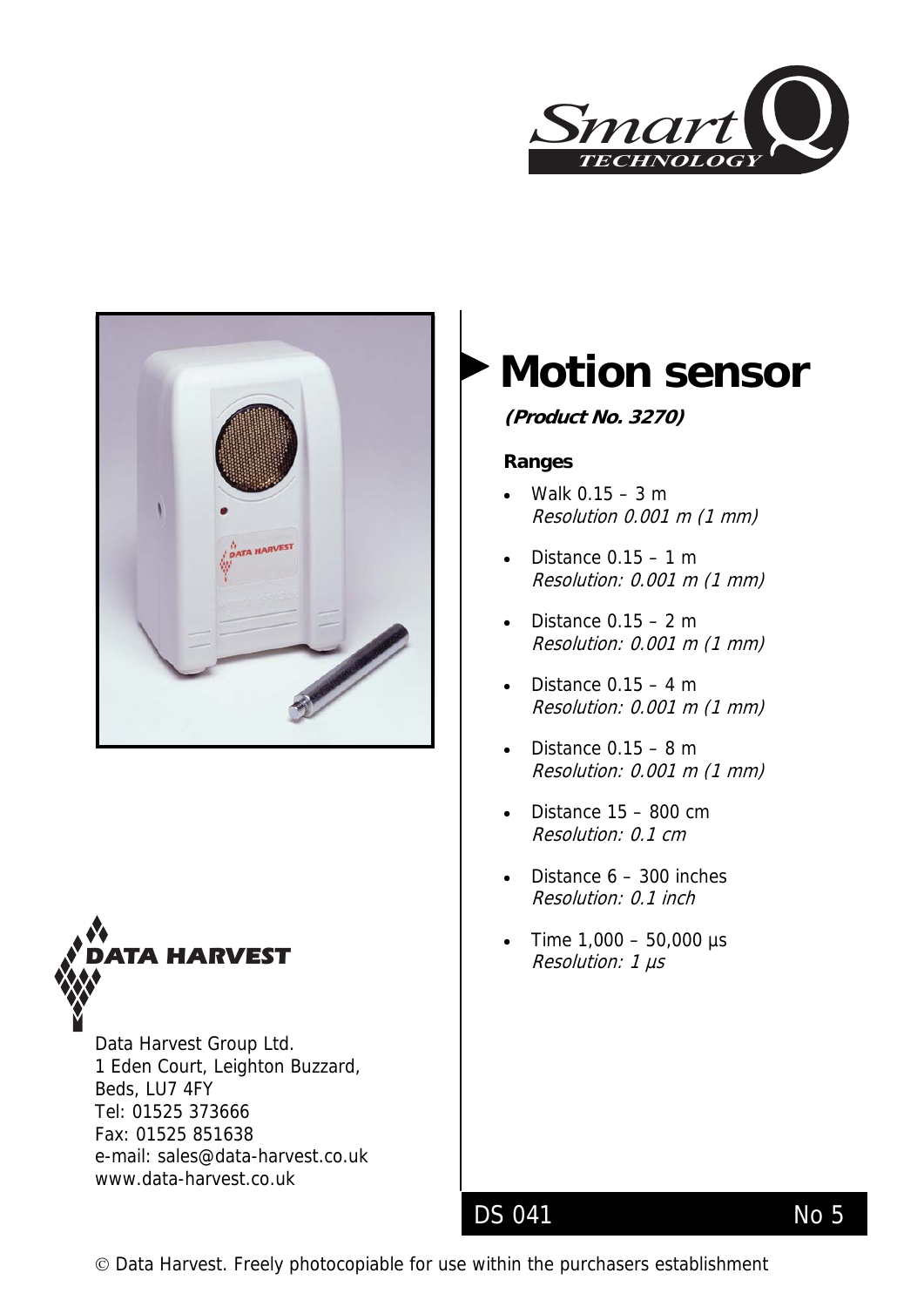<span id="page-1-0"></span>

# **Introduction**

The *Smart Q* Motion Sensor is a sonar device that emits ultrasonic pulses, which reflect off an object. It measures the time it takes a high frequency sound pulse to travel from the Sensor to an object and back. This time data is used, together with the speed of sound, to determine the distance of an object from the Sensor.

The Motion sensor is supplied with a steel rod (size 80 mm long x 10 mm diameter with a M6 thread). The rod can be screwed into the mounting threads, which are found at the base and on the sides of the Motion sensor. The rod can be used for clamping into a suitable holding device e.g. a retort stand.

The *Smart Q* Motion Sensor is equipped with a micro controller that greatly improves the accuracy, precision and consistency. It is supplied calibrated and the stored calibration is automatically loaded when the Motion sensor is connected.

# **Connecting**



- Push one end of the sensor cable (supplied with the **EASY**SENSE unit) into the shape socket on the side of the Motion sensor with the locating arrow on the cable facing forwards.
- Connect the other end of the cable to the input socket on the **EASY**SENSE unit.
- The **EASY**SENSE unit will detect that the Motion sensor is connected and display values using the currently selected range. If the range is not suitable for your investigation, set to the correct range (see page 3).

The red signal LED on the Motion sensor will only light when the **EASY**SENSE unit is powered and a signal has been reflected from the object. It will emit a clicking sound each time a pulse is sent.

*Note: The red signal LED on the Motion Sensor is not a power on indicator; it is used to indicate that a reflected signal has been received from an object.* 

The Motion Sensor will start to pulse at approximately 50 pulses per second (every 20 ms). If the time for a pulse to reflect off an object is longer than 20 ms (when the object is over 2 metres away), pulses will slow.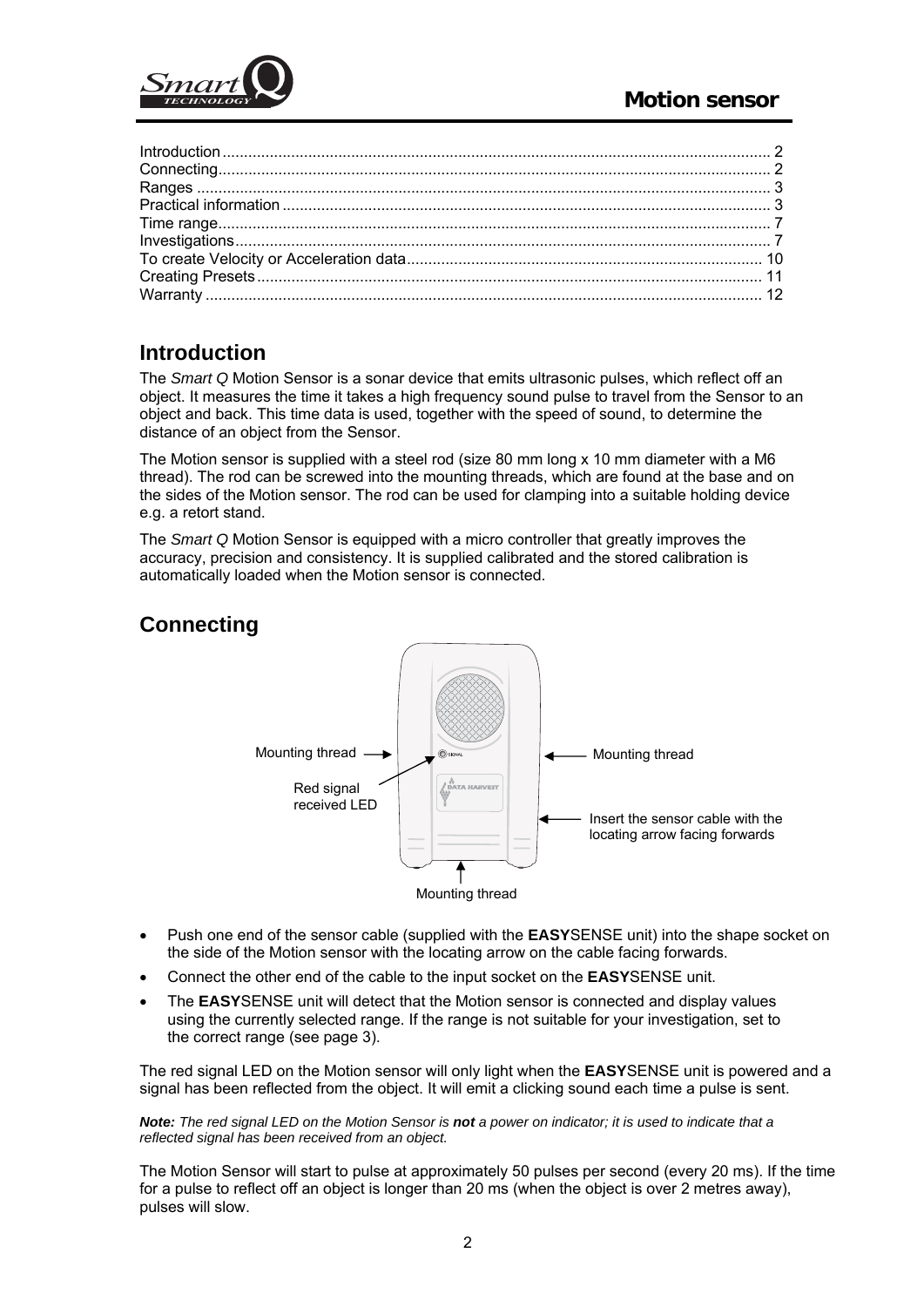<span id="page-2-0"></span>

## **Ranges**

The Motion sensor has 8 ranges.

- A 'Walk' range that can record distances from 0.15 to a maximum of 3 metre. This range is best used for experiments that involve walking back and forward in front of the sensor. The data is automatically smoothed to a higher level than other ranges (by 4 levels of rolling average instead of 2).
- 3 Distance ranges that have a maximum limit of 1 metre, 2 metre and 4 metre.
- 3 Distance ranges that record to the sensor's maximum 8 m, 800 cm and 300 inches
- A Time range that measures the time taken for a pulse to travel to a target and back.

With some **EASY**SENSE units it is possible to set the range from the unit. Please refer to the **EASY**SENSE unit's user manual.

To alter the range in the EasySense software:

1. Select **EasyLog** from the Home screen.



- 2. Select the **New** recording wizard icon.
- 3. Click on the sensor's name (it will be listed using its current range).
- 4. A set sensor range window will open. Select the required range, then OK.

| <b>Real Time Logging Wizard</b>   |             |  |
|-----------------------------------|-------------|--|
|                                   | Distance    |  |
| <del>Sensor 1</del><br>□ Sensor 2 | Temperature |  |
| Sensor 3                          | No Sensor   |  |
| Sensor 4                          | No Sensor   |  |
| Sensor 5                          | No Sensor   |  |

5. Select Finish to exit the wizard.

Or

- 1. From the Home screen select **Sensor Config** from the Settings menu.
- 2. Select the Motion sensor from the list and click on the **Change Range** button.
- 3. The current range will be highlighted. Select the required range and click on OK.
- 4. Close Sensor Config.

The range setting will be retained until changed by the user.

## **Practical information**

The Motion sensor emits pulses of ultrasonic sound waves from the gold-plated foil of the transducer. The Motion sensor then 'listens' for the echo that results from an obstacle in the beams path. The time difference between transmission of the signal and the corresponding echo together with speed in air is then used to determine the distance to the nearest object. Any object that reflects sound can be used as a target.

*Note: The Motion Sensor will report the distance to the closest object that produces a sufficiently strong echo; this can be any object (such as chairs or tables) that are found in the cone of the ultrasound.* 

• **Fastest Speed:** The maximum sample rate of the Motion sensor is **50 per second** (50 Hz) (**20 ms** interval between samples).

If an interval between samples of less than 20 milliseconds is selected, the set up will be rejected, or the values obtained will default to zero.

- The data from the Motion sensor is serial and is **not** suitable for use with Timing functions or Time & Motion mode in the EasySense software or data loggers. These functions will only use data from switch-type digital sensors.
- The **quality of the reflecting surface** used as a target is critical. The nature of sound wave reflection varies according to the texture and structure of a surface. The best target is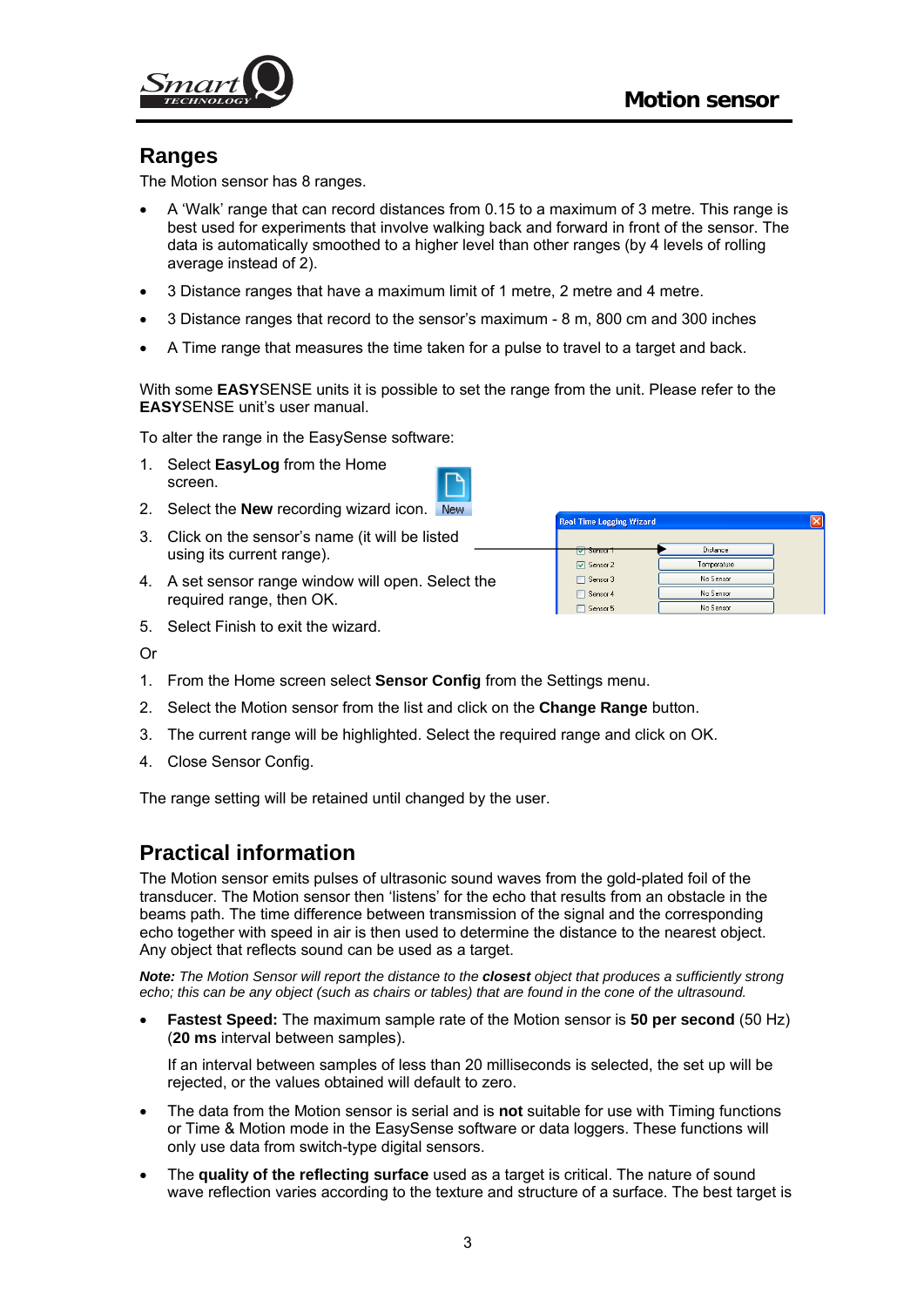

an object that will reflect sound waves in a single outgoing direction with little absorbed (shiny, glossy or polished, solid or hard objects).

The worst targets are those with sound energy absorbing surfaces. Some modern building materials and finishes have been deliberately engineered to have sound absorbing properties e.g. fibreglass or acoustically absorptive surfaces, like velour curtains, acoustical ceiling tiles, or sound-absorptive panels.

If a reflection is diffusing (rough materials, matt paint, plaster, etc.) sound waves can tend to bounce off in many directions (scatter energy rather than reflect it coherently). Sound waves may not return with sufficient power to give a valid result.

| <b>Good reflectors</b> | Questionable or poor reflectors                   |
|------------------------|---------------------------------------------------|
| Glass or acrylic sheet | Plaster board partitions                          |
| Metal plate            | Suspended ceiling tiles                           |
| Stiff card             | Plastic foams                                     |
| Solid plastic tray     | Office type partitions / notice boards            |
| <b>Brick walls</b>     | Soft, fluffy, folded or draped fabric or clothing |
| Wood                   |                                                   |

Use Meter or Test Mode to determine if an object is providing a good reflection.

- The Motion sensor is calibrated for measurements of distance to be made from the centre of the perforated cover of the transducer.
- The minimum distance between the object and the Motion sensor should be **0.15 m** (15 cm, 6 inches). The circuit inside the Sensor needs to switch off after a pulse has been sent to allow the transducer to stop oscillating before it tries to detect the reflected signal.



The further the object is from the Motion sensor, the wider the detection cone becomes. The best response is within 5˚ either side of the central line of the transducer. At long distances, stray objects can become more of a problem.



The Motion sensor leans back at a  $6^\circ$  angle to help prevent sound waves impacting a flat surface close to the sensor.

- When the Motion sensor is held in a clamp, experiment to find the best angle of tilt and therefore the best echo.
- The sensitivity of the echo detection circuitry automatically increases in steps as time elapses before the echo returns. This is to allow for echoes being weaker from distant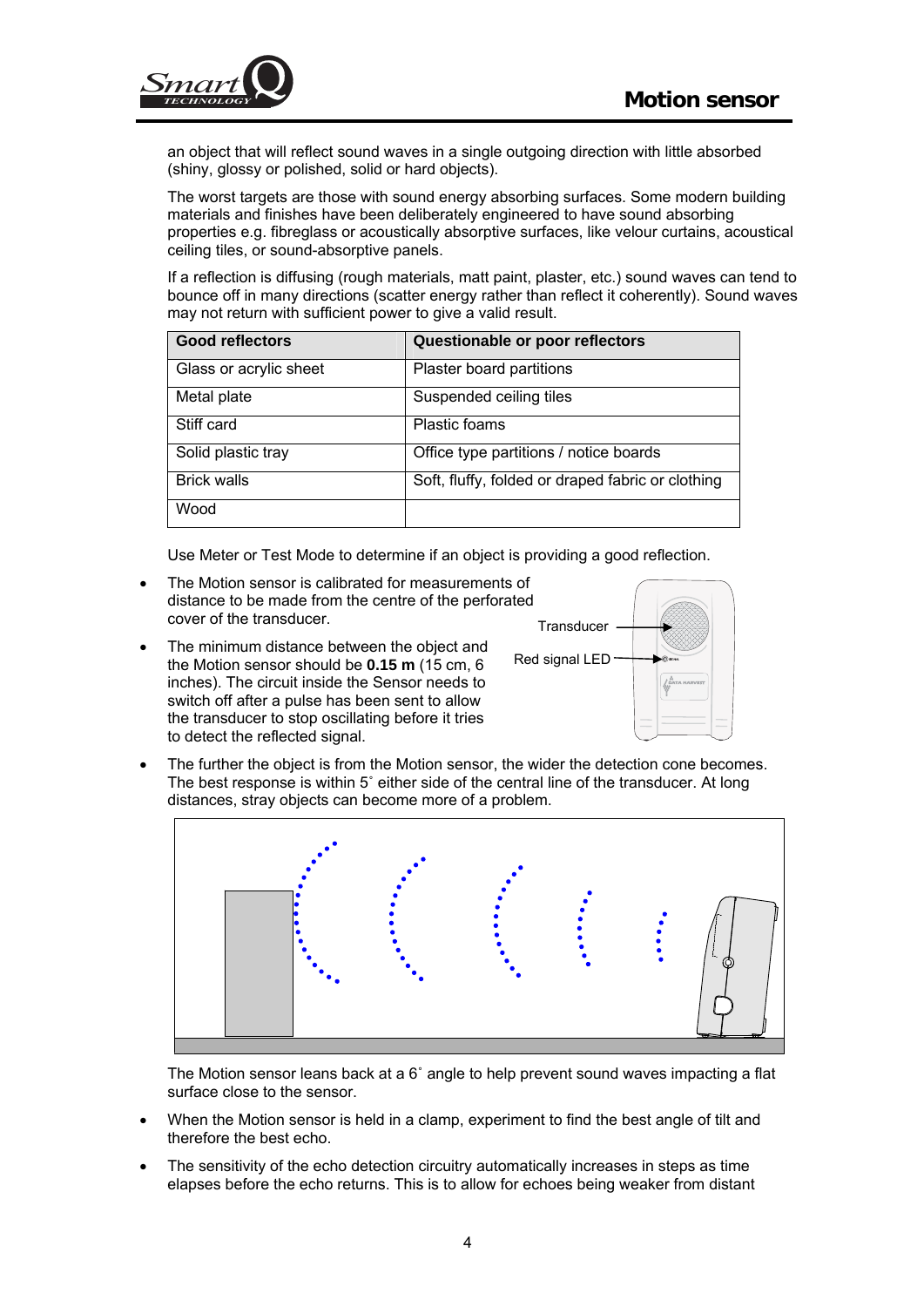

objects. This increase in step can produce a slight change in distance measurement that maybe become noticeable if the distance graph is differentiated.

- The Motion sensor will continue to send pulses until the **EASY**SENSE unit stops asking for a reading. This may result in the clicking noise continuing after logging has stopped.
- If your **EASY**SENSE unit goes into 'sleep mode' (nothing shown on LCD screen), the red LED on the Motion sensor will turn off and it will stop sending a pulse until the logger 'wakes up' to take a sample.
- Automatic correction for variation in air **temperature** has been incorporated into the Distance ranges. The Motion sensor will use its internal temperature sensor to apply a correction factor to the value for speed of sound used in calculating the distance  $(344 \text{ ms}^{-1})$ at 21ºC). Without compensation, values for large distances between hot and cold days could have an error of up to 0.5 m.

The Time range is **not** temperature compensated.

There is no compensation made for relative humidity or air pressure.

- Although the moulding of the Motion sensor has been designed to help protect the transducer, extra protection will be required if an object is being dropped from above. A protective wire mesh such as an office in-tray could be used. Test to ensure the wire does not interfere with the echo; the cone of the echo is at its narrowest close to the transducer.
- **Power requirements:** The Motion sensor takes the power it requires from the **EASY**SENSE unit. If logging continuously for long periods connect the logger to a power supply.

If you intend to collect data remotely check the batteries in the logger are fully charged before you start.

This sensor's power requirement makes it unsuitable for use with the Flash Logger, Link and V1.2 or less of the Q3 and Q5 loggers.

#### **If data has 'spikes' or appears inaccurate**

Spikes occur when the echo is lost. Check the following list, in particular the alignment of the sensor to the target. The transducer is very directional.

- Check the target is more than 0.15 m (15 cm, 6 inches) from the Motion sensor.
- The maximum distance (8 m) is reached under ideal conditions e.g. for a large flat wall perpendicular to the sensor. For smaller objects or non-flat surfaces the maximum detection distance will be shorter.
- Other sound sources can cause a problem if they produce ultrasonic waves in the same frequency range (around 50 kHz) e.g. air track blowers, air exiting holes on an air track, motors, fans, etc.
- The path of sound waves is bent by wind. If the air is turbulent or fluctuating e.g. on a windy day or by heat from a hot object, measurements will be affected.
- Check that the reflecting surface reflects squarely. Flat objects must be perpendicular to the waves.
- Try increasing the strength of the target's reflection by increasing the size of the target area.
- Try altering the reflective property of the target e.g. by attaching a piece of stiff card.
- When studying a person's movement they may not supply a strong enough reflection e.g. by wearing soft sound absorbing jumper. Remove the jumper or get the person to hold an object e.g. a book or basketball, **flat** against them to act as the reflector. Avoid large targets that may flap about.
- When you are setting up an investigation imagine the ultrasound beam extending out in a cone shape. Check for stationary objects e.g. tables, chairs, walls and floors that could be positioned in that cone, they maybe detected instead of the target.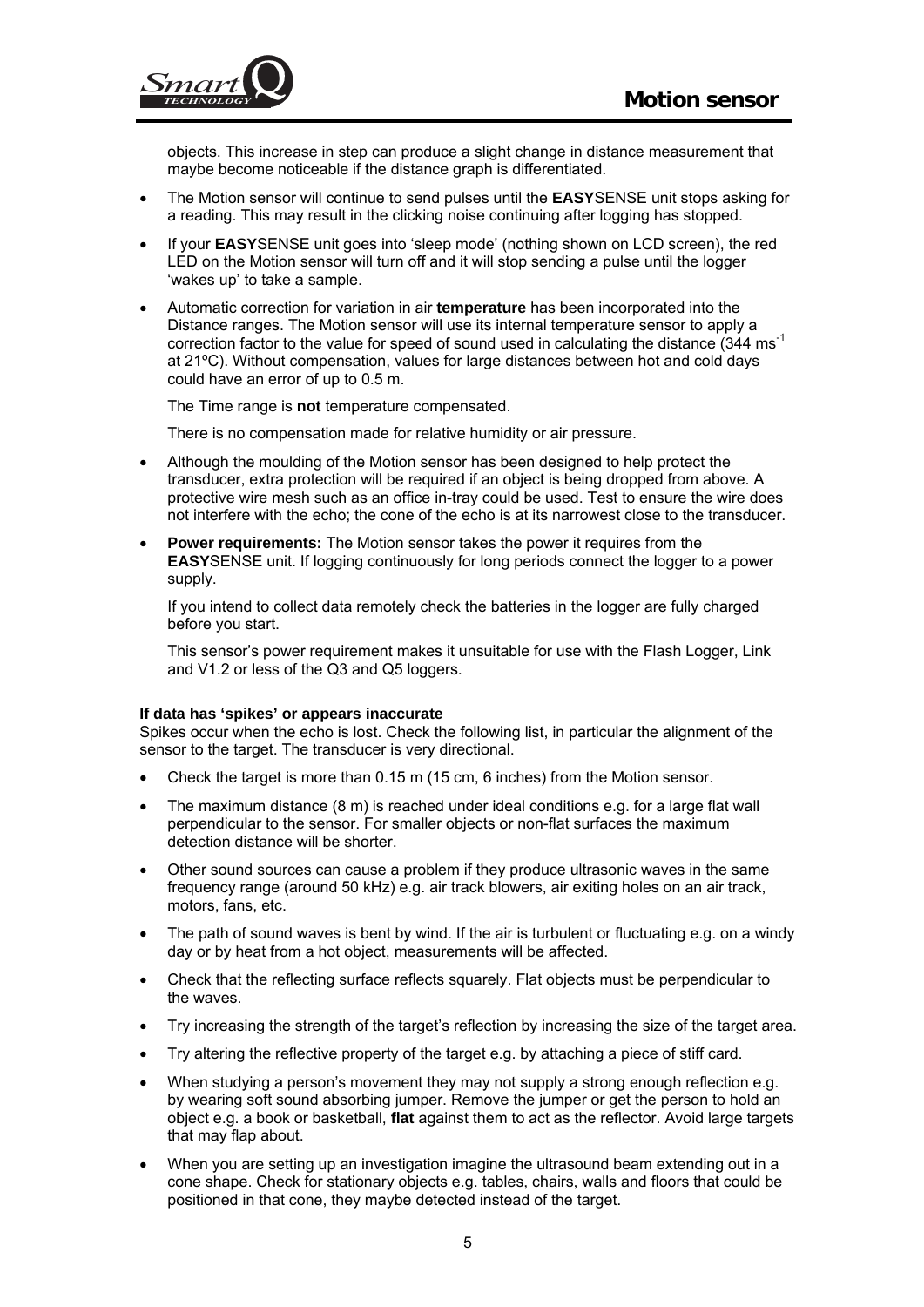



The work surface is being detected before the target, so data will be inaccurate

- The cone of ultrasound extends downward from the centre line. If the target is at a distance from the sensor, the work surface maybe detected rather than the target. Try raising the sensor higher.
- If using the Motion sensor with a track use Meters or Test Mode first to check the target can be detected along the whole length of the track and adjust as necessary.
- If the room you are using the Motion sensor in has a lot of hard, sound reflecting surfaces, ultrasound can bounce around the room. If this happens try placing cloth horizontally just in front of and below the Motion sensor's transducer.
- Balls made from foam or balls smaller than 5 cm diameter may not be detected. The best size is 15 cm diameter or more. Using a light ball e.g. an inflatable beach ball, to measure gravity is not advised since the air resistance (compared to gravitational force) will be too large. A basketball gives good results.
- For most investigations logging using Graph mode with a sample rate of **20 ms** gives the best results. If data wavers try varying the sample rate. In some circumstances the faster the samples rate the shorter the distance can be detected reliably. Sometimes a reflected pulse can cause invalid readings that may disappear at other frequencies.
- If using more than one Motion sensor at the same time ensure they are not close together as they will 'hear' each others echo and cause false readings. If using two on a track, angle the sensors slightly away from the track (about 12˚) so their ultrasound cones do not interfere (see page 10).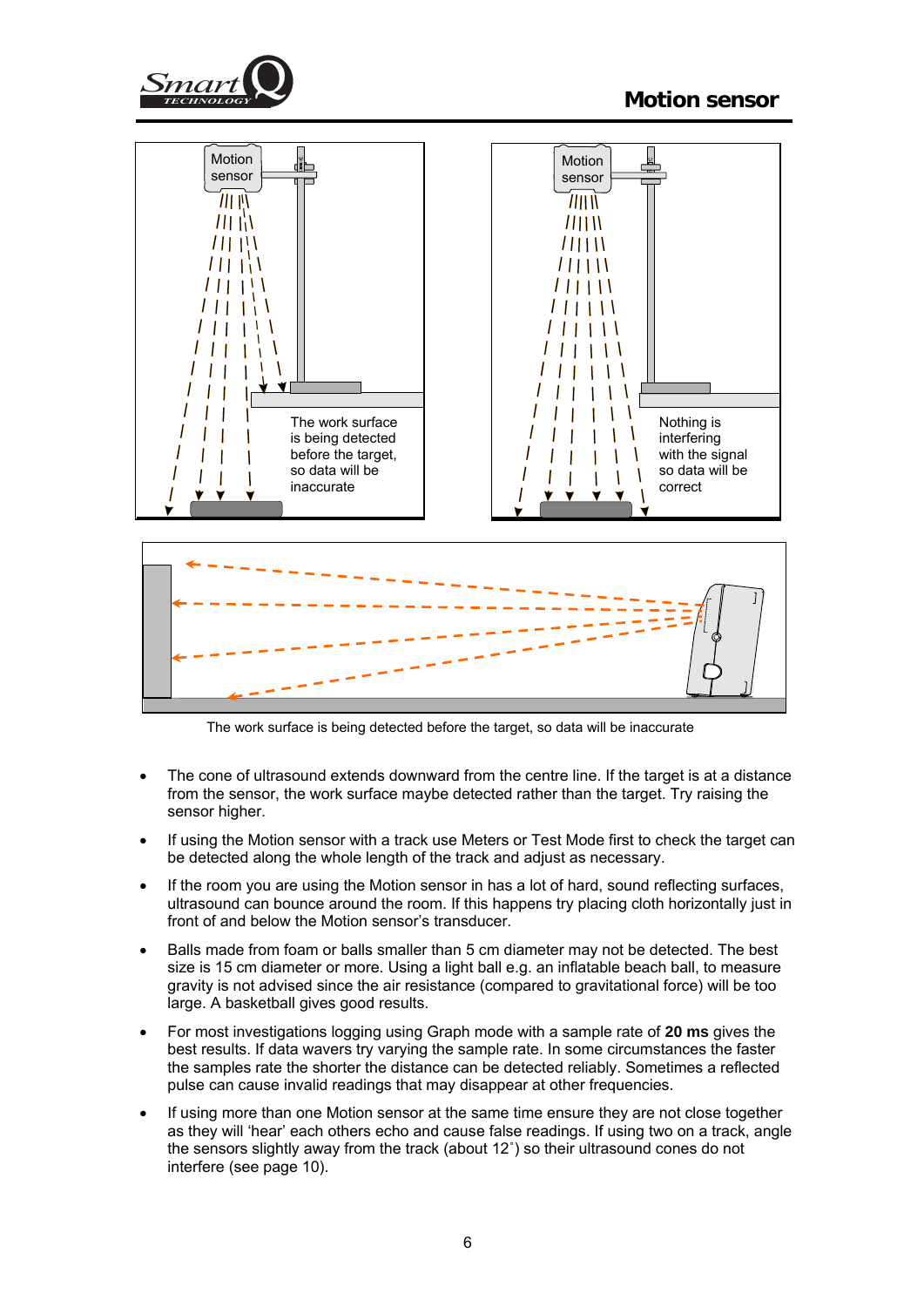<span id="page-6-0"></span>

## **Time range**

The Time range will measure the time taken for the pulse to travel to the object and then back again.

With this range the Motion sensor can be used to measure the speed of sound. Place the Motion sensor at least one metre away from the object. Select either Meter or Test Mode and record a value.

Example: the Motion sensor was placed 1 metre away from a wall (one metre to the wall and one metre back = a distance of 2 metres). The value for time measurement was 5800 µs (5800  $x 10^{-6}$  s).

Speed of sound  $(ms^{-1})$  = <u>Distance for echo to travel  $(m)$ </u> =  $\frac{2}{s}$  = 344.8 ms<sup>-1</sup> Echo time (s)  $5800 \times 10^{-6}$ 

The value of the velocity of sound in air increases with temperature.

At  $0^{\circ}$ C,  $v = 331.3$  ms<sup>-1</sup>. If the velocity of sound increases at 0.607 ms<sup>-10</sup>C<sup>-1</sup> then at 24<sup>°</sup>C,  $v =$  $331.3 + 24 \times 0.607 = 331.3 + 14.6 = 345.9$  ms<sup>-1</sup>.

| <b>Temperature</b><br>(°C)                     | 18     | 19     | 20     | 21     | 22     | 23     | 24     |
|------------------------------------------------|--------|--------|--------|--------|--------|--------|--------|
| Speed of<br>sound in air<br>$(ms^{-1})$        | 342.23 | 342.83 | 343.44 | 344.05 | 344.65 | 345.26 | 345.87 |
|                                                |        |        |        |        |        |        |        |
| <b>Temperature</b><br>(°C)                     | 25     | 26     | 27     | 28     | 29     | 30     | 31     |
| <b>Speed of</b><br>sound in air<br>$(ms^{-1})$ | 346.47 | 347.08 | 347.69 | 348.30 | 348.90 | 349.51 | 350.12 |

## **Investigations**

- *Walking toward and away from the Sensor*
- *Movement of an object up or down a slope*
- *Simple harmonic motion*
- *Newton's laws of motion*
- *Pendulum motion*
- *Air track gliders collisions*
- *Acceleration due to gravity free fall, pendulum swing, objects dropped or tossed upward*
- *Balanced forces*
- *Conservation of energy a bouncing object*
- *Speed of sound*
- *Energy changes in simple harmonic motion*
- *Oscillation of a spring*

Can be used with a Force sensor to:

- *Study the relationship between force & motion*
- *To study collision and impulse*
- *Simple harmonic motion*
- *Spring characteristics, extension, oscillation, SHM*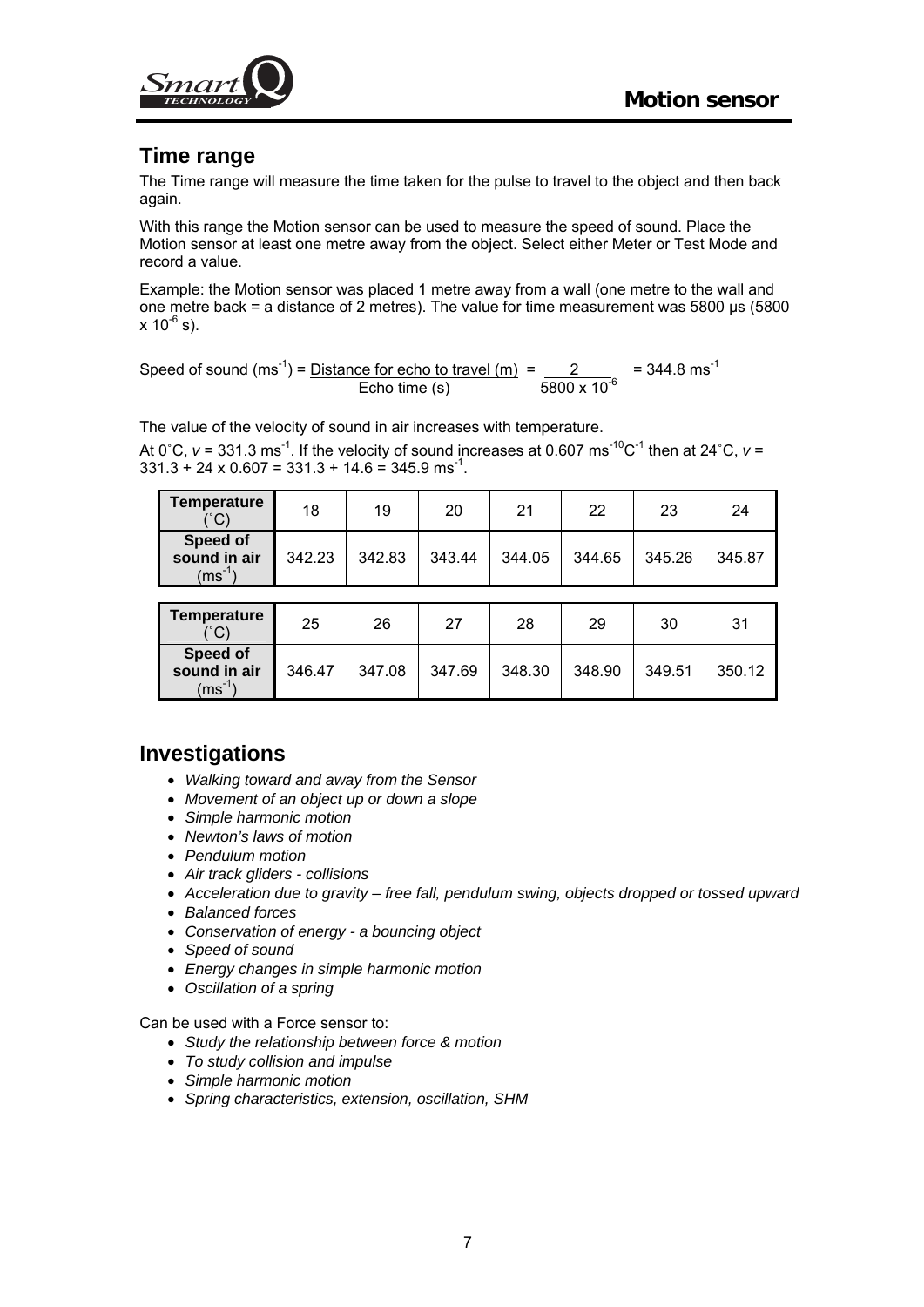

#### **Examples:**

1. Measuring gravity by free fall.

Select an intersample time of 20 ms, and start condition of distance rises above 30 cm.

Hold ball about 10 cm below the Motion sensor, click on **Start**, release the ball and move hands away quickly.

If the ball is dropped the distance data will be from the Motion sensor to the ball. To alter data to show distance of the ball from the floor.

- Select **Post-log Function** from the Tools menu.
- Select the Formula function  $ax^2 + bx + c$ , Next.
- x = the **Distance** data set, Next.
- Change the name to **Displacement**.
- $\bullet$   $a = 0$
- b = **-1** (using -1 "turns the data" to positive values as the subtraction of "c" gives negative values)
- $\bullet$   $\circ$  = enter the distance from the Motion sensor to the floor.
- Click on Finish



2. Simple harmonic motion, energy changes, extension characteristics, oscillation of a spring.

The Force sensor is used to measure the force in the spring as it oscillates. The position of the mass is monitored using the Motion sensor.

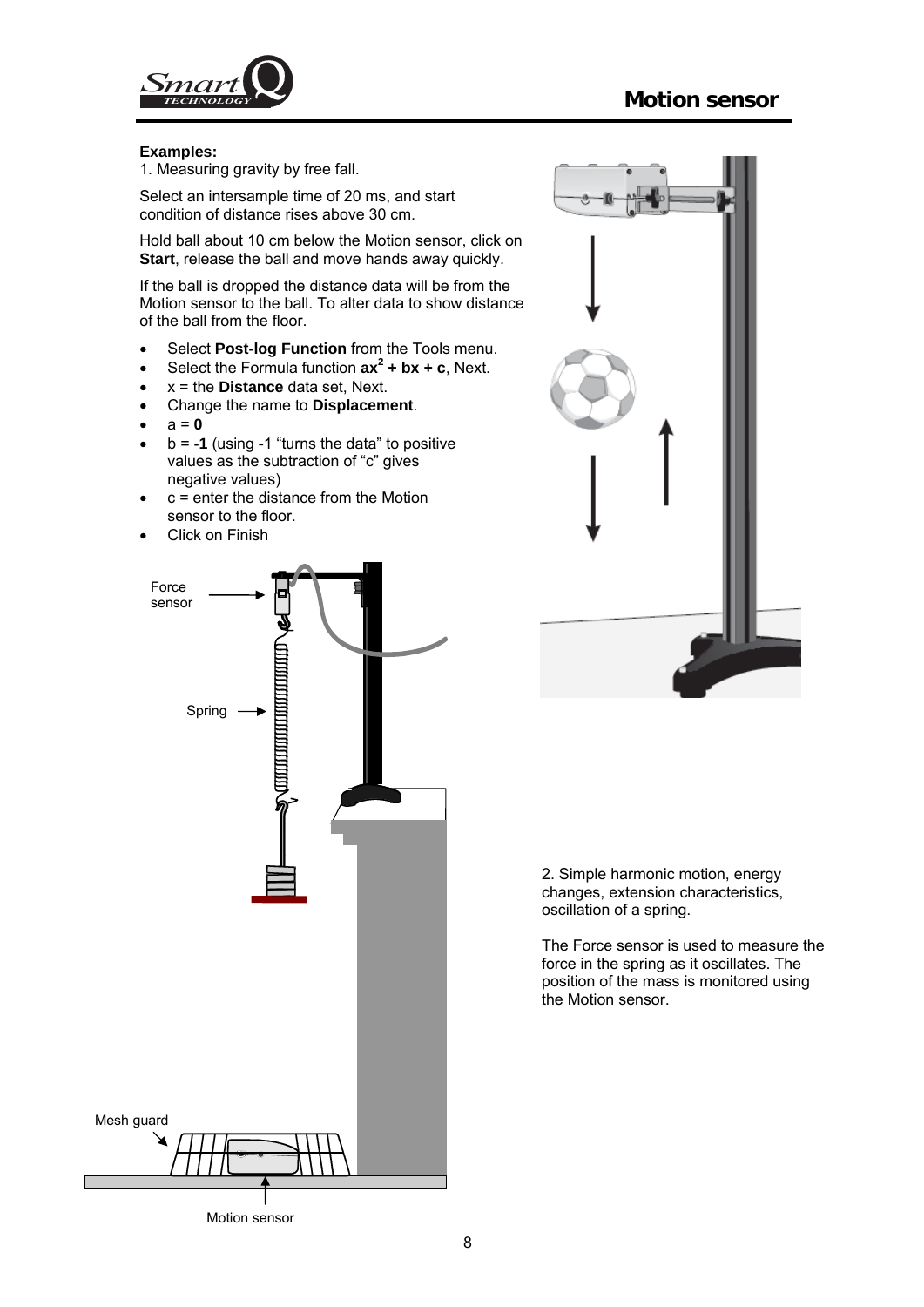



3. Used to plot the position of the trolley on the slope to find how the distance and speed change as a cart rolls up and down a slope; investigating whether acceleration depends on the angle of the slope; measuring g by rolling a cart down a slope, etc.



4. Elastic and inelastic collisions using two Motion sensors and carts.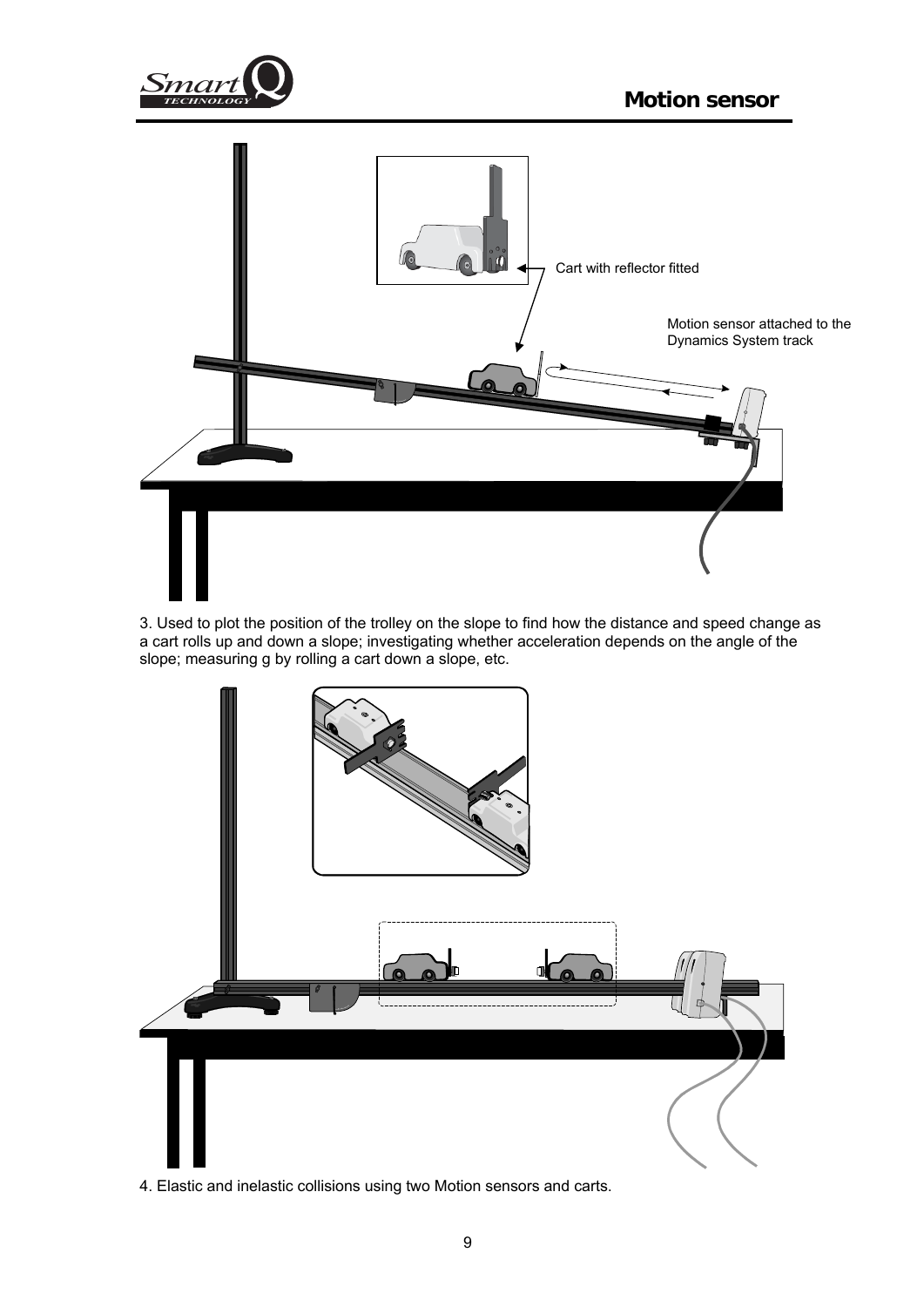<span id="page-9-0"></span>

The two Motion sensors need to be angled slightly away from the track (about 12˚) so they do not interfere with each other.



5. Detecting movement: Measuring distance against time and using this information to calculate the velocity and acceleration of the moving person. See below.

Using a start condition to trigger logging can be advantageous e.g. distance rises above 0.5 m.

The Predict function of the EasySense software can be used to create a preset line for the students to try to follow. See page 11.



## **To create Velocity or Acceleration data**

- 1. Use **Smoothing** (Tools menu) on recorded Distance data.
- 2. Select **Post-log** or **Pre-log Function** from the **Tools** menu.
	- Use **Pre-log** prior to the distance data being recorded. Velocity or Acceleration data will be created as logging progresses.
	- Use **Post-log** when data has already been recorded.
- 3. Select **Preset function** and then **Motion**.
- 4. From the drop-down menu select either **Velocity** or **Acceleration from position data or distance data.**

Click on Next.

| Select a Preset function or a Formula                                                                                                                                                                                                      |  |  |  |
|--------------------------------------------------------------------------------------------------------------------------------------------------------------------------------------------------------------------------------------------|--|--|--|
| ⊙ Preset function                                                                                                                                                                                                                          |  |  |  |
| Motion                                                                                                                                                                                                                                     |  |  |  |
| Velocity                                                                                                                                                                                                                                   |  |  |  |
| $\overline{\mathrm{FoR}}$                                                                                                                                                                                                                  |  |  |  |
| Acceleration from position data or distance data<br>Acceleration from Velocity data (first derivative)                                                                                                                                     |  |  |  |
| Angular Acceleration from Angular Velocity data                                                                                                                                                                                            |  |  |  |
| Displacement from a reference point<br>Pendulum - Linear Displacement                                                                                                                                                                      |  |  |  |
| Displacement from Velocity                                                                                                                                                                                                                 |  |  |  |
| Velocity, calculated from position, distance or displacement data (first derivative).<br>Enter the units as appropriate e.g.<br>Linear Motion - units, [m] - m/s; [cm] - cm/s; [mm] - mm/s; [in] - in/s<br>Pendulum - units, [deg] - deg/s |  |  |  |
|                                                                                                                                                                                                                                            |  |  |  |
|                                                                                                                                                                                                                                            |  |  |  |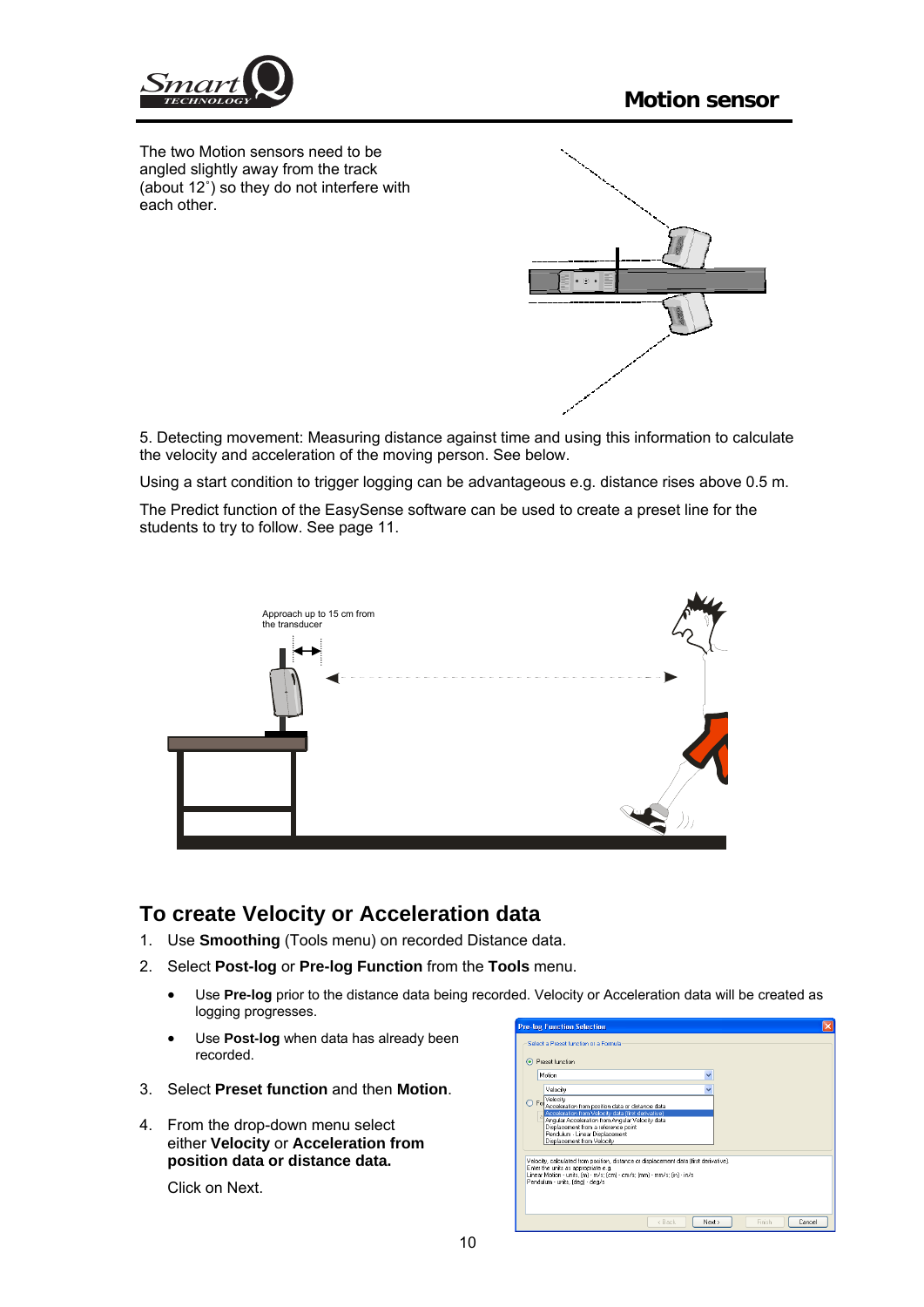<span id="page-10-0"></span>

- 5. Select the **Distance** channel, Next.
- 6. Enter the **units** as appropriate e.g. Velocity m (m/s), cm (cm/s), in (in/s) or Acceleration **-** m (m/s/s), cm (cm/s/s), in (in/s/s), Finish.



# **Creating Presets**

#### **Creating a Distance Preset**

- From the Home screen select **Graph**.
- On the first page of the logging wizard that opens, click on the sensor name and select a suitable range e.g. Walk (3 m). Select Next and then the time span e.g. 10 seconds (20 ms interval). Select Next and enter a suitable trigger, Finish.
- **Right** click in the graph area and select **Predict**. Use the predict tool to draw a line on the graph for the pupils to follow (left click at start, move the mouse and a thick black line will appear, click with left hand mouse button at different points on the graph to fix the line in position, right click to stop and deselect Predict).

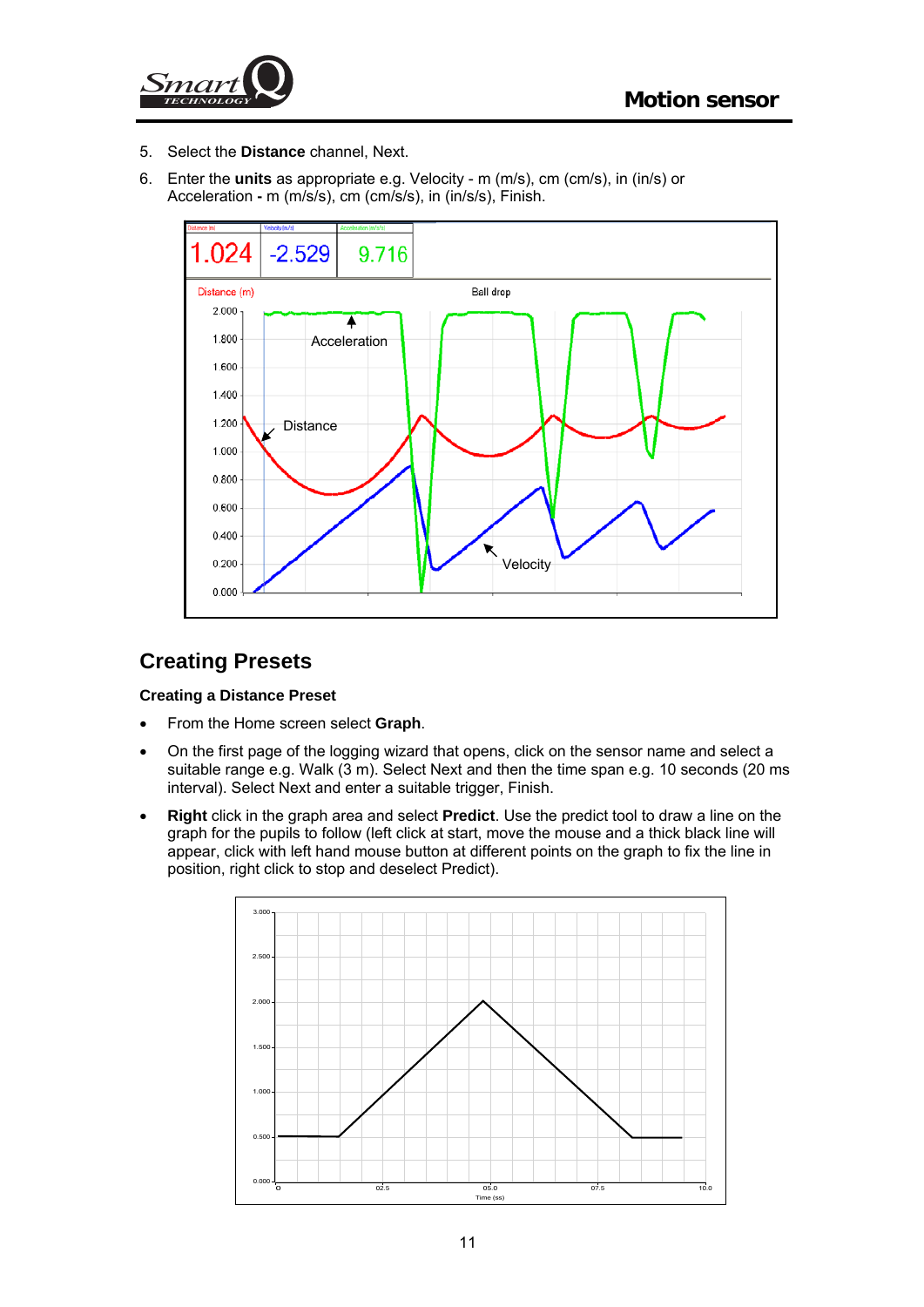<span id="page-11-0"></span>

#### **Creating a Distance and Velocity preset displayed on 2 graphs**

- Use a Pre-log Function to create a **Velocity** preset function; don't forget to alter the axis limits to a suitable minimum & maximum value.
- From Options select **Number of Graphs**, select **2** as the number.
- To display a different data set in each graph, **right** click in the first graph area, select **Show or Hide Channels** and deselect Velocity. Repeat in the second graph but deselect Distance.
- **Right** click in the graph area and select **Predict**. Use the predict tool to draw a line in each graph for the pupils to follow. Click with the right mouse button to finish the line.



#### **Set up file**

The set up for an experiment (recording times, interval between samples, any start conditions or pre-triggers plus options for display such as number of graphs, predictions, deselected channels, pre-log functions, etc) can be saved as a Setup file for future use.

- Select **Save Setup** from the **File** menu.
- Type in a suitable name for the experiment (this is the name that will be displayed in the My Investigations list). Click on OK.
- The Save Setup file dialogue box will open. Alter the file name if required and Save to the currently logged on user's My Documents directory\EasySense Files\Setup Files (.SSS type file).

#### **To open the setup file**

• From the Home screen select **Open** ► **Setup**. Select the setup file from the My Investigation list.

## **Warranty**

All Data Harvest Sensors are warranted to be free from defects in materials and workmanship for a period of 12 months from the date of purchase provided they have been used in accordance with any instructions, under normal laboratory conditions. This warranty does not apply if the Sensor has been damaged by accident or misuse.